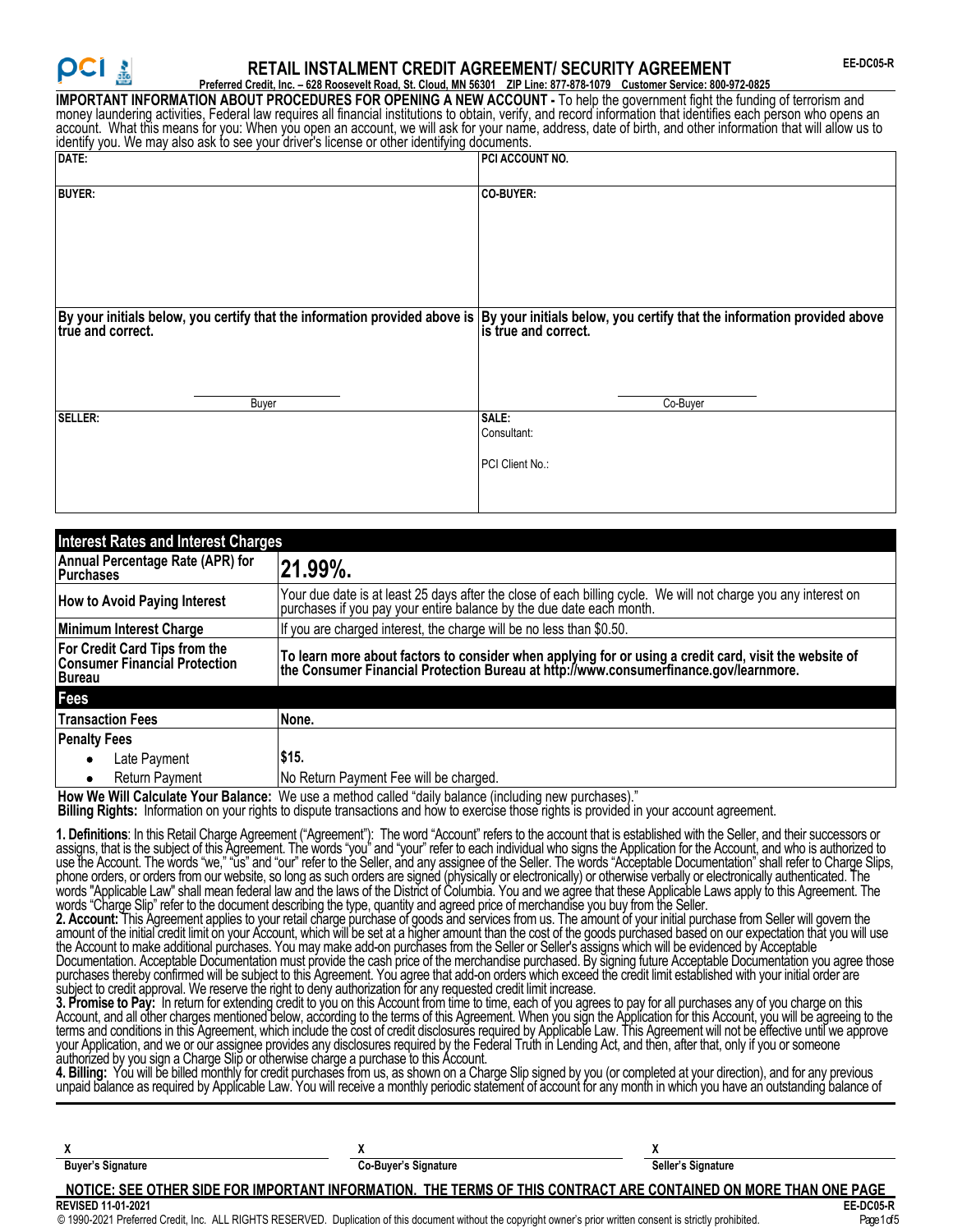more than \$1.00 or on which an Interest Charge has been imposed. Your monthly periodic statement of account will show your new unpaid balance, any new purchases you have made since your last monthly periodic statement of account, and your Minimum Monthly Payment. Your credit limit will also be shown on your monthly periodic statement of account.

5. Payment: You have the right to pay your entire balance in full or more than the Minimum Monthly Payment at any time. Otherwise, you agree to pay at least the Minimum Monthly Payment, which includes Interest Charges. You must make payment in U.S. Dollars, with a draft, money order, or check drawn on a U.S. Bank or the U.S. Post Office. We may accept late payment, partial payments, or any payments marked "payment in full," without losing any of our rights under this Agreement or Applicable Law.

**6. Interest Charges**: Unless you are offered a Promotional Credit Plan as described below, and as not prohibited by Applicable Law, Interest Charges will begin to accrue upon delivery of the merchandise you purchase. Delivery occurs upon the earlier of the date of shipment of the merchandise, or the date of hand delivery of the merchandise. No Interest Charges will be imposed on new purchases, however, if: (a) there was no outstanding balance under your Account at the beginning of the billing period in which the purchase was made (which includes the period in which you make your initial purchase of merchandise under this Agreement), and (b) you pay off your Account in full by the payment due date reflected in the monthly periodic statement of account for that billing period (though no payment may be due). We figure the Interest Charge on your Account by applying the daily periodic rate to the "daily balance" of your account for each day in the billing cycle. To determine the daily balance, we take the beginning balance each day, add any new charges posted that day, and subtract any payments and credits posted that day. This gives us the daily balance. Then, we calculate the amount of interest charged by multiplying the applicable daily periodic rate by each daily balance on your account. Your Interest Charge for the billing cycle is the sum of the interest amounts that were charged each day during the billing cycle. Your daily periodic rate and the corresponding Annual Percentage Rate are indicated on the chart below. The daily periodic rate will be the annual rate divided by 365 (366 in a leap year).

| Applicable | <b>Daily</b>         | Corresponding | By your initials below, you acknowledge Interest                                                            |
|------------|----------------------|---------------|-------------------------------------------------------------------------------------------------------------|
| Law        | <b>Periodic Rate</b> |               | ANNUAL PERCENTAGE RATE Charges will be imposed in amounts or rates not to                                   |
| DC         | 0.0603%              | 21.99%        | ∃exceed those in the chart to the left unless<br>otherwise stated on your Charge Slip.<br>Co-Buver<br>Buyer |

Notwithstanding the above, if we receive payment in full of the outstanding balance of your Account, as shown on the billing statement, within 25 days after the end of<br>that billing period, we will not impose Interest Charg that billing period, we will not impose Interest Charges for the current billing period.

**7. Minimum Monthly Interest Charge**: As not prohibited by Applicable Law, if the Interest Charge that results from the application of the above stated daily periodic rate (the "Calculated Interest Charge"), is less than \$0.50, we will impose a minimum monthly **INTEREST CHARGE** of \$0.50.

**8. Minimum Monthly Payment**: You will make payments of at least the total Minimum Monthly Payment each month as required by our monthly periodic statements of account. Your total Minimum Monthly Payment will consist of: (1) any past due amounts, and (2) a regularly scheduled Minimum Monthly Payment. The regularly scheduled Minimum Monthly Payment will be the greater of: (a) \$25; or (b) the highest regularly scheduled Minimum Monthly Payment shown on any Charge Slip you execute, not to exceed 3.5% of the Account balance immediately following the first or any subsequent purchase on your Account.

**9. Promotional Credit Plans**: In addition to purchases that accrue Interest Charges and require monthly payments as described previously in this Agreement, as part of this Account, Promotional Credit Plans may be offered from time to time on specific additional purchases for qualified buyers. Purchases made under these Promotional Credit Plans may have different interest charge calculations and required minimum payments. A Promotional Credit Plan is strictly limited by its terms and the terms and conditions of the special promotion to which it relates. In addition, the benefits of a Promotional Credit Plan will expire and all accrued Interest Charges in these plans will be added to your Account if you fail to pay the promotional balance by the end of the promotional period or you are in default for a period of 60 or more days during the promotional period. The special promotions that may be offered include:

**9.a. Same as Cash Plan**: If you pay the full purchase price before the expiration date of a Same as Cash Plan, as indicated on your monthly periodic statement of account, and pay the Minimum Monthly Payment each billing period when due, no Interest Charges will be imposed on the purchase. If such payments are not made, Interest Charges from the date of delivery will be added to your Account either when you fail to make a payment within 60 days of the due date or, at the end of the Same as Cash Plan period if any portion of the promotional balance remains outstanding.

9.a.1 How Payments Are Applied When Same as Cash Plan Is In Effect: Unless otherwise required by Applicable Law, during the two billing cycles immediately preceding expiration of the Same as Cash Plan period, any amount paid in excess of the minimum payment due will be allocated first to the balance subject to the Same as Cash Plan and any remaining portion to any other balances. We may offer Same as Cash Plan periods of 6 months, 9 months, 12 months or of different lengths that we will announce from time to time.

**10. Application of Payments:** Unless otherwise required by Applicable Law, payments except down payments, shall be applied first to past due Minimum Monthly Payments, beginning with the oldest, then to the current Minimum Monthly Payment, and then to other unpaid late fees, costs and fees arising under this Agreement. **11. Other Charges:**

**11.a. Late Fees:** You will pay the maximum late fee allowed (which you agree we will add to the balance due on your Account) for payments not made on time, calculated as Applicable Law allows. The statutory time period for imposition of a Late Fee is 10 days after the due date ("Due Date') for each payment not received on the scheduled Due Date. Currently, the maximum late fee allowed is \$15. Notwithstanding the preceding provisions, you will not be charged more than the amount of the required minimum periodic payment due immediately prior to the assessment of the late payment fee.

**11.b. Phone Payment Processing Fee:** You will pay the current phone payment processing fee (which you agree we will add to the balance due on your Account) for each expedited payment you make by phone. The current phone payment processing fee is \$11.75.

**12. Security Agreement**: You grant us a purchase money security interest in each household good purchased with this Account ("Goods") to the full extent not prohibited by Applicable Law (including the Uniform Commercial Code which may require that we sign, file or record one or more UCC financing statements, fixture filings or other documents to perfect or otherwise protect this security interest). You will, on request, take all reasonable actions requested by us to preserve and protect the Goods and our security interest in the Goods. You also agree to take all reasonable actions requested by us to establish, determine the priority of, perfect, continue the perfection of, terminate or enforce our security interest in the Goods and our rights under this Agreement. In addition to other rights we may have under this Agreement, if you do not make payments as agreed, this security interest allows us to take actions not prohibited by Applicable Law governing security interests in the Goods. You also agree to keep the Goods installed at the address you provided in your credit application and to not remove or alter the Goods without our prior written consent. You may lose the Goods if you do not meet your obligations to us under this Agreement. We have not (and will not) take any security interest to secure repayment of obligations under this Agreement apart from an interest in goods as set forth herein, even when a financing statement is filed. Accordingly, we do not maintain any interest in your dwelling or real property and waive any right we (or our assignee) may have to foreclose on real property pursuant to any applicable real property foreclosure laws.

**13. Default**: If you fail to make any payment when due, or if the prospect of your payment, performance, or our realization of collateral is significantly impaired, to the extent not prohibited by Applicable Law, and subject to any notice required by Applicable Law, we may declare the full remaining balance immediately due and payable. We may also repossess any article of merchandise in which we retain a security interest if we do so peacefully and the law allows it. Notwithstanding the preceding provisions, in the event of a late payment or nonpayment, we will not declare the full remaining balance immediately due and payable or repossess any

| <b>Buyer's Signature</b>  | <b>Co-Buyer's Signature</b>                                                                                      | Seller's Signature |
|---------------------------|------------------------------------------------------------------------------------------------------------------|--------------------|
|                           | NOTICE: SEE OTHER SIDE FOR IMPORTANT INFORMATION. THE TERMS OF THIS CONTRACT ARE CONTAINED ON MORE THAN ONE PAGE |                    |
| <b>REVISED 11-01-2021</b> |                                                                                                                  | EE-DC05-R          |

© 1990-2021 Preferred Credit, Inc. ALL RIGHTS RESERVED. Duplication of this document without the copyright owner's prior written consent is strictly prohibited. Page2of5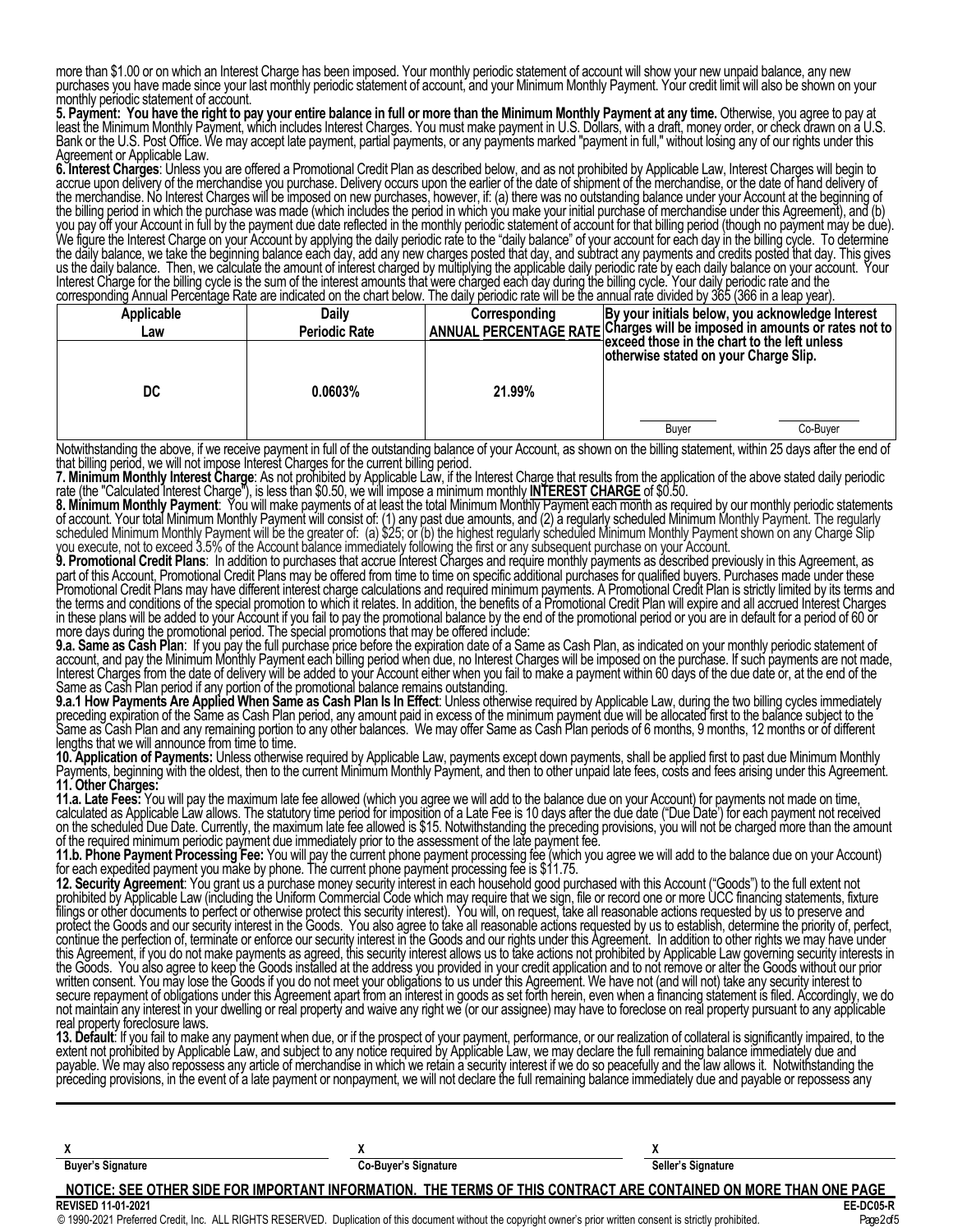article of merchandise if, within ten days of the date on which the installment was due, we receive payment together with any late fees. If you fail to pay within 10 days of the due date, we may, at our option, declare the full remaining balance immediately due and payable, to the extent permitted by Applicable Law. In addition, we will not repossess any merchandise. Unless required by Applicable Law to provide you a notice of a right to cure, you agree that we do not have to give you notice that we intend to demand or are demanding immediate payment of all you owe.

**14. Canceling or Reducing Your Credit Limit:** We have the right at any time to limit or terminate the use of your Account and raise or lower your credit limit without giving you advance notice. Some purchases will require prior authorization, in which case you may be asked to provide identification. If our authorizations system is unavailable, we may not be able to authorize a transaction, even if you have sufficient credit. We will not be liable to you if this happens. We are not responsible for the refusal of anyone to accept or honor an addition to this Account. In addition, even if you cancel the use of your Account, you are still responsible for any Account balances incurred by an authorized user that remain unpaid.

**15. Change in Terms:** You agree that we may amend the terms of this Agreement, subject to any notice required by Applicable Law. To the extent not prohibited by Applicable Law, any new terms may be applied to any balance existing on the Account at the time of the change, as well as subsequent transactions.

**16. No Oral Modifications:** You agree that we are not bound by any oral agreements or oral modifications to this Agreement.

**17. Delay in Taking Action**: We will not lose any of our rights under this Agreement if we delay taking action for any reason. To the extent not prohibited by

Applicable Law, we may take other action not described in this Agreement, and by doing so will not lose our rights under this Agreement.

**18. Severability:** If any provision of this Agreement is found to be unenforceable, all other provisions shall remain in full force and effect.

**19. Applicable Law:** The law that applies to this Agreement is defined in this Agreement at paragraph 1. Definitions.

**20. Telephone Recording**: You understand and agree that for our mutual protection, we may electronically record any of your telephone conversations conducted with Seller or Seller's assigns, including Preferred Credit, Inc. (PCI), without further notice to the parties to such conversations. These telephone conversations include all conversations between you and Seller or Seller's assigns communicated via traditional telephone wire and wireless devices such as cordless and cellular phones. You acknowledge and consent to the retention of and use of such recordings by Seller or Seller's assigns, their employees, representatives and agents of all information and data obtained in any recorded conversation for purposes of settling disputes as well as for ongoing quality assurance programs.

**21. Communications:** You expressly authorize us or our agents to contact you at any phone number (including mobile, cellular/wireless, or similar devices), fax number, or email address, you provide at any time, for any lawful purpose. The ways in which we may contact you include live operator, automatic telephone dialing systems (auto-dialer), prerecorded message, text message, fax, or email. Such lawful purposes include, but are not limited to: obtaining information; account transactions or servicing-related matters; suspected fraud or identity theft; collection on the Account; and providing information about special products and services. You agree to pay any fee(s) or charge(s) that you may incur for incoming communications from us or outgoing communications to us, to or from any such number, or You agree to pay any fee(s) or charge(s) that you may incur for incoming communications from us or outgoing communications to us, to or from any such number, or<br>email address, without reimbursement from us.

**22. Credit Investigation and Reporting:** You agree that we may investigate your credit in connection with the initial extension, review, or collection of your Account. You agree that we may examine employment and income records, verify your credit references, and report to credit reporting agencies, merchants, and other creditors the status and payment history of your Account. A negative credit report may be submitted to a credit reporting agency if you fail to fulfill the terms of your credit obligations.

Seller certifies that the information contained in the contract complies with the District of Columbia Municipal Regulations, Title 16, Chapter 1.

#### **BUYER'S RIGHT TO CANCEL**

**Ifthis agreementwas solicitedatornear yourresidence andyoudonotwantthegoodsor services, youmay cancelthis agreementbymailinganotice tothe seller. Thenoticemust say that youdonotwantthegoodsor services andmustbemailedbeforemidnightofthe thirdbusinessday after yousignthis agreement. Thenotice** must be mailed to:

| <b>FIRM:</b>                     |                    |      |
|----------------------------------|--------------------|------|
| <b>DDECC.</b><br><b>ADDRESS:</b> |                    |      |
| CITY:                            | <b>CTATE.</b><br>. | 71D. |

If you cancel, the seller may not keep any of your cash down payment.

| <b>ARBITRATION PROVISION</b>                                                                                                                                                                                                                                                                                                                                                                                                                                                                                                                                                                                                                                                                                                                                                                                                                                                                                                                                                                                                                                                                                                                                                                                                              |  |  |
|-------------------------------------------------------------------------------------------------------------------------------------------------------------------------------------------------------------------------------------------------------------------------------------------------------------------------------------------------------------------------------------------------------------------------------------------------------------------------------------------------------------------------------------------------------------------------------------------------------------------------------------------------------------------------------------------------------------------------------------------------------------------------------------------------------------------------------------------------------------------------------------------------------------------------------------------------------------------------------------------------------------------------------------------------------------------------------------------------------------------------------------------------------------------------------------------------------------------------------------------|--|--|
| This Arbitration Provision significantly affects your rights in any dispute with us. Please read this Arbitration Provision carefully before you sign it.<br>1. EITHER YOU OR WE MAY CHOOSE TO HAVE ANY DISPUTE BETWEEN US DECIDED BY ARBITRATION AND NOT IN COURT.<br>2. IF A DISPUTE IS ARBITRATED, YOU AND WE WILL EACH GIVE UP OUR RIGHT TO A TRIAL BY THE COURT OR A JURY TRIAL.<br>3. IF A DISPUTE IS ARBITRATED, YOU WILL GIVE UP YOUR RIGHT TO PARTICIPATE AS A CLASS REPRESENTATIVE OR CLASS MEMBER ON<br>IANY CLASS CLAIM YOU MAY HAVE AGAINST US.<br>4. THE INFORMATION YOU AND WE MAY OBTAIN IN DISCOVERY FROM EACH OTHER IN ARBITRATION IS GENERALLY MORE LIMITED THAN IN A<br>ILAWSUIT.<br>5. OTHER RIGHTS THAT YOU AND WE WOULD HAVE IN COURT MAY NOT BE AVAILABLE IN ARBITRATION.<br>6. EVEN IF A DISPUTE IS ARBITRATED. WE CAN STILL REPOSSESS YOUR MERCHANDISE IF YOU DO NOT HONOR YOUR AGREEMENT AND YOU<br>OR WE MAY SEEK PROVISIONAL REMEDIES FROM A COURT.                                                                                                                                                                                                                                                          |  |  |
| Any claim or dispute, whether in contract, tort or otherwise (including the interpretation and scope of this clause and the arbitrability of any issue), between you and us<br> or our employees, agents, successors or assigns,<br>Agreement or any resulting transaction or relationship (including any such relationship with third parties who do not sign the Agreement) shall, at your or our election<br>(or the election of any such third party), be resolved by neutral, binding arbitration and not by a court action. Any claim or dispute is to be arbitrated on an individual<br>basis and not as a class action, and you expressly waive any right you may have to arbitrate a class action (this is called the "class action waiver"). You<br>may choose the applicable rules of either the American Arbitration Association (1-800-778-7879), JAMS (800-352-5267) or any other nationally recognized arbitration<br>organization, subject to our approval, and if the arbitration organization selected by you is unwilling to serve, we shall select the arbitration organization. We waive the<br>Iright to require you to arbitrate an individual<br>by calling the numbers indicated or by visiting their web sites. |  |  |
| The arbitrators shall be attorneys or retired judges and shall be selected in accordance with the applicable rules. The arbitration award shall be in writing, but without<br> a supporting opinion. The arbitration hearing shal<br>requires us to do so or that you are unable to do so or that we must do so in order for this Arbitration Provision to be enforceable. We will pay the arbitration costs and<br>fees for the first day of arbitration, up to a max                                                                                                                                                                                                                                                                                                                                                                                                                                                                                                                                                                                                                                                                                                                                                                    |  |  |
|                                                                                                                                                                                                                                                                                                                                                                                                                                                                                                                                                                                                                                                                                                                                                                                                                                                                                                                                                                                                                                                                                                                                                                                                                                           |  |  |

 $X$  **X**  $X$ **Buyer's Signature Co-Buyer's Signature Seller's Signature Seller's Signature Seller's Signature** 

**NOTICE: SEE OTHER SIDE FOR IMPORTANT INFORMATION. THE TERMS OF THIS CONTRACT ARE CONTAINED ON MORE THAN ONE PAGE**

#### **REVISED 11-01-2021 EE-DC05-R**

© 1990-2021 Preferred Credit, Inc. ALL RIGHTS RESERVED. Duplication of this document without the copyright owner's prior written consent is strictly prohibited. Page3of5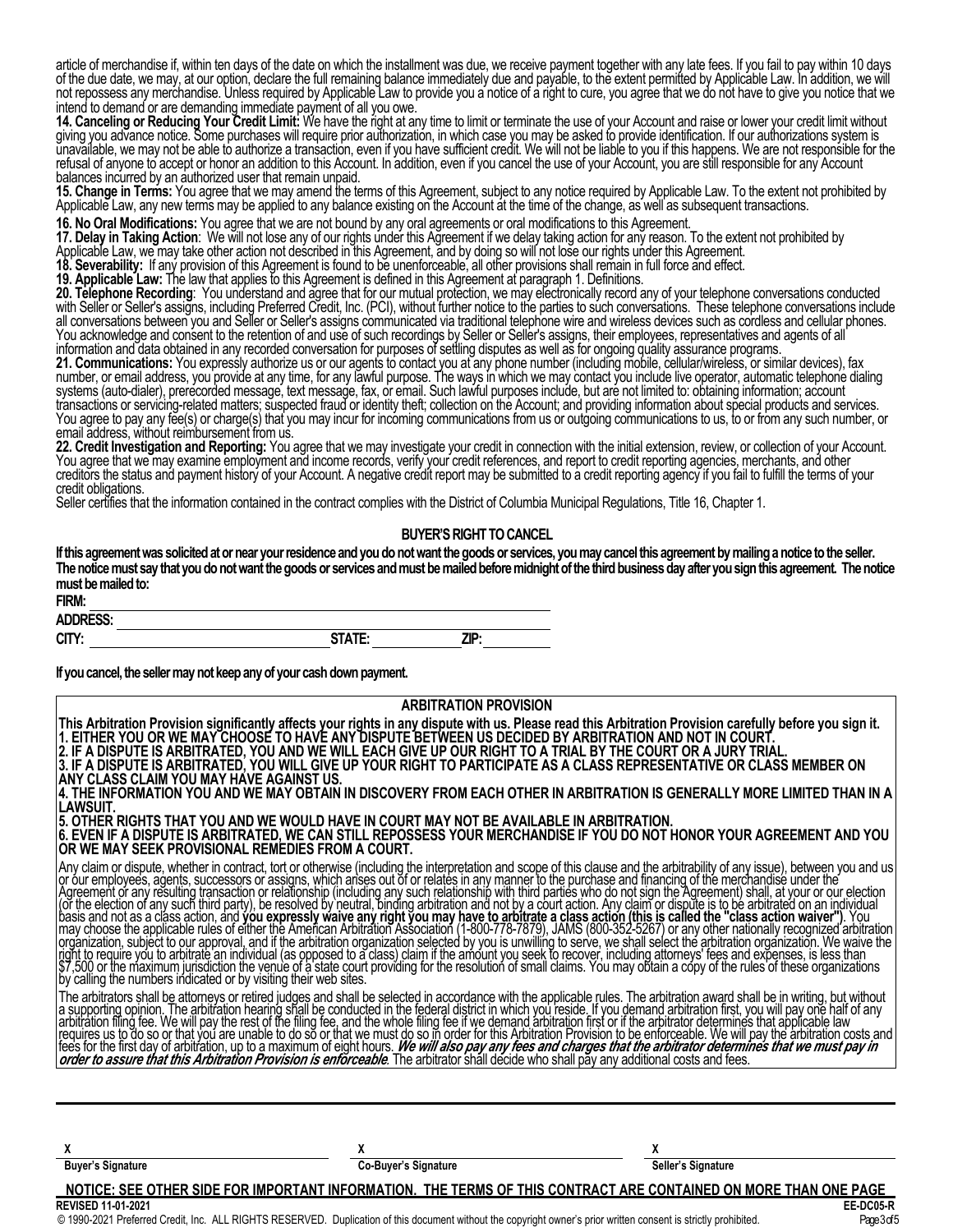The arbitrator's award shall be final and binding on all parties, except in the event where either there is a "take nothing" award or the award is in excess of \$100,000 either party may request a new arbitration under the rules of the arbitration organization by a three-arbitrator panel.

This Arbitration Provision relates to a contract that evidences a transaction involving interstate commerce. Any arbitration under this Arbitration Provision shall be governed by the Federal Arbitration Act (9 U.S.C. §§ 1 et seq.). If a court should determine that the transaction did not involve interstate commerce, the parties ăgree that this Arbitration Provision shall`be goverñĕd by staté law.

If any part of this Arbitration Provision other than the Class Action Waiver is found by a court or arbitrator to be unenforceable, the remainder shall be enforceable. This Arbitration Provision shall survive the termination of any contractual agreement between you and us, whether by default or repayment in full.

You may elect to opt-out of the arbitration provision only by notifying us in writing at Preferred Credit, Inc., 628 Roosevelt Road, St. Cloud, MN 56301 within 30 days from the date in which you signed this Agreement, and including in the notice your name, address and account number and a clear statement that you do not wish to resolve disputes through arbitration. No one else may sign the rejection notice for you. Your rejection notice also must not be sent with any other correspondence. Rejection of arbitration will not affect your other rights or responsibilities under this Agreement. If you reject arbitration, neither you nor we will be subject to the arbitration provisions for this Agreement. Rejection of arbitration for this Agreement will not constitute rejection of any prior or future arbitration provision between you and us.

**NOTICE: ANY HOLDER OF THIS CONSUMER CREDIT CONTRACT IS SUBJECT TO ALL CLAIMS AND DEFENSES WHICH THE DEBTOR COULD ASSERT AGAINST THE SELLER OF GOODS OR SERVICES OBTAINED PURSUANT HERETO OR WITH THE PROCEEDS HEREOF. RECOVERY HEREUNDER BY THE DEBTOR SHALL NOT EXCEED AMOUNTS PAID BY THE DEBTOR HEREUNDER.**

**NOTICE TO BUYER: (a) Do not sign this Agreement before you read it or if any spaces intended for the agreed terms are left blank. (b) You are entitled to an exact readable copy of this Agreement at the time you sign it. (c) You may at any time pay off the full unpaid balance under this Agreement.**

**Your signature(s) below mean that (a) you have read and understand the terms and conditions as set forth on all pages of this Agreement; (b) you agree to the terms of this Agreement; (c) you will pay any advances made under this Agreement according to its terms and (d) you have received a completely filled in copy of this Agreement. Keep this Agreement to protect your legal rights.**

| BUYER:    |                 | <b>BUYER SIGNATURE:</b>    |
|-----------|-----------------|----------------------------|
|           |                 |                            |
| CO-BUYER: |                 | <b>CO-BUYER SIGNATURE:</b> |
|           |                 |                            |
|           |                 |                            |
|           |                 |                            |
| SELLER:   | SALE:           | <b>SELLER SIGNATURE:</b>   |
|           | Consultant:     |                            |
|           |                 |                            |
|           | PCI Client No.: |                            |
|           |                 |                            |
|           |                 |                            |
|           |                 |                            |

#### **Your Billing Rights. Keep This Notice For Future Use. This notice contains important information about your rights and our responsibilities under the Fair Credit Billing Act.**

#### **What To Do If You Find A Mistake On Your Statement**

If you think there is an error on your statement, write to us at: Preferred Credit, Inc., 628 Roosevelt Road, St. Cloud, MN 56301.

In your letter, give us the following information:

- Account information: Your name and account number.
- Dollar amount: The dollar amount of the suspected error.
- Description of problem: If you think there is an error on your bill, describe what you believe is wrong and why you believe it is a mistake.

You must contact us:

- Within 60 days after the error appeared on your statement.
- At least 3 business days before an automated payment is scheduled, if you want to stop payment on the amount you think is wrong.

You must notify us of any potential errors in writing. You may call us, but if you do we are not required to investigate any potential errors and you may have to pay the amount in question.

### **What Will Happen After We Receive Your Letter**

When we receive your letter, we must do two things:

1. Within 30 days of receiving your letter, we must tell you that we received your letter. We will also tell you if we have already corrected the error.

| <b>Buyer's Signature</b> | Co-Buyer's Signature                                                                                             | Seller's Signature |
|--------------------------|------------------------------------------------------------------------------------------------------------------|--------------------|
|                          | NOTICE: SEE OTHER SIDE FOR IMPORTANT INFORMATION. THE TERMS OF THIS CONTRACT ARE CONTAINED ON MORE THAN ONE PAGE |                    |

**REVISED 11-01-2021 EE-DC05-R**